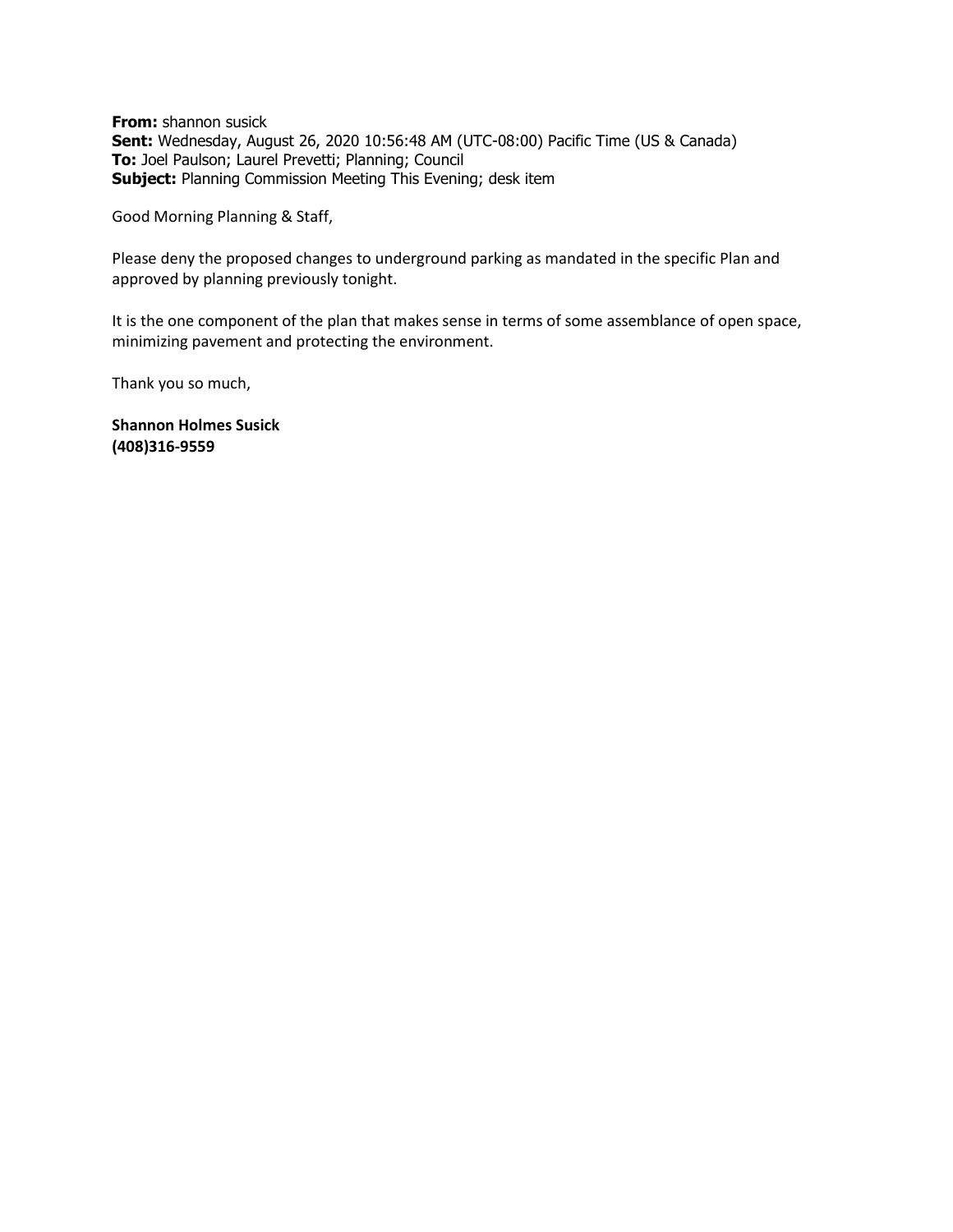**From:** Jeff Loughridge [<lokrij@comcast.net>](mailto:lokrij@comcast.net) **Sent:** Wednesday, August 26, 2020 10:45 AM **To:** Planning Comment [<PlanningComment@losgatosca.gov>](mailto:PlanningComment@losgatosca.gov) **Subject:** Planning Commission Meeting Item No. 3 Request for Modification to an Existing Architecture and Site

August 26, 2020

Town of Los Gatos Attn: Joel Paulson 110 E. Main Street Los Gatos, CA 95030

## **Re: North 40 - Market Hall Design/Modification to Design**

Dear Mr. Paulson,

It is my understanding that Summerhill Homes who are currently responsible for Phase One of the North 40 are asking to eliminate the underground portion of the Market Hall parking.

Underground parking solutions have many advantages over aboveground parking:

- It makes more land available for non-parking uses
- It offers easier access control to help reduce crime
- Due to the parking structure, parked cars are unseen
- Less obstruction of views or sunlight

As a resident, I don't look at the North 40 in phases. I look at it as one large North 40 project. And when Phase One was being negotiated by the developer and was finally agreed on, Market Hall was to include an underground level included in the parking structure.

The underground parking portion under the Market Hall was included with idea that any excess parking from the parking structure would be used for Phase Two. Phase One is part of a complete project for the Town of Los Gatos. Phase Two is also just another part of that same project.

Housing estimates were shared between Phase One and Two, so why not parking? Phase Two can include whatever is negotiated with the Town by the developer.

Utilizing current parking requirements for ONLY the Phase One portion of the North 40 is irresponsible of the town to consider since we know for a fact that Phase Two will require additional parking. The less above ground parking necessary will make more land available for other, more productive and efficient uses.

Summerhill knew what the project was and what it included before they agreed to build it. They knew it included underground parking.

Complete parking requirements for a development the size of the North 40 will be somewhat vague until the whole project plan is more complete. Eliminating 127 parking spaces at this point would be irresponsible for the town to consider. Seldom, if ever, do we get a developer to agree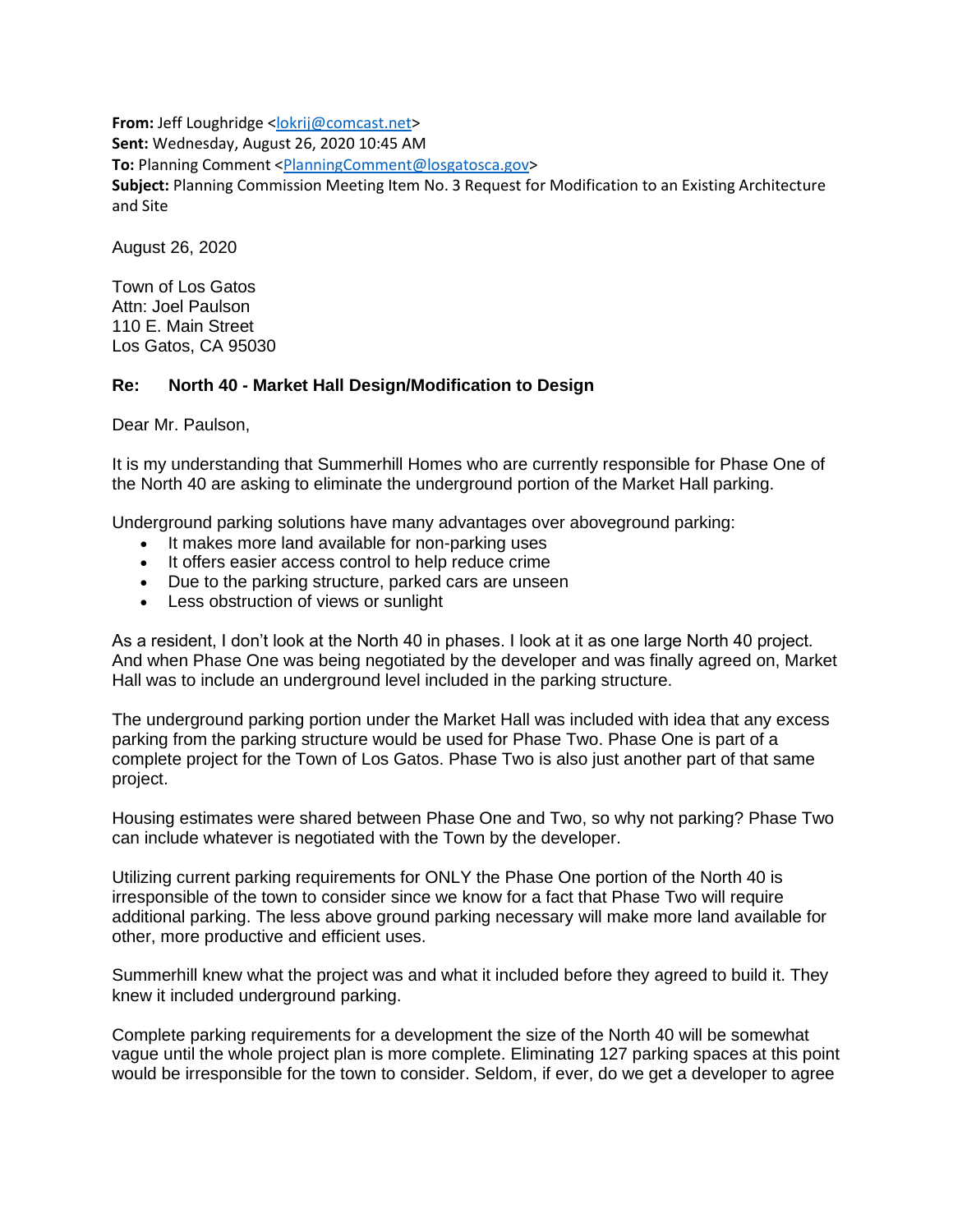to underground parking of any kind. We have the underground parking agreed to in the current plan.

I would imagine that if the Town of Los Gatos could turn back time to say, 1970 and have a developer suggest downtown underground parking, we would have been crazy to turn it down. And considering the current Los Gatos downtown parking situation, that 1970 underground parking would come in very handy now.

127 extra parking space es might seem like a luxury now, but by leaving it in the plan gives us all the potential of a better final project in the future. This reduces the need for 127 above ground parking spaces which would have to be absorbed into the rest of the North 40.

By keeping this parking we can avoid the potential risk of excess parking spilling out into the North 40 or surrounding neighborhoods.

Summerhill's contention of "induced demand" does not make sense in terms of the whole project, Phase One and Two. Any "extra" parking spaces can and will, be utilized in Phase Two. Plus the environmental impact report has already included the parking from the underground portion of the parking structure.

Opening the Architecture and Sight application to eliminate the underground parking portion of the parking structure makes me think that other things could potentially be renegotiated once that application is opened. It seems a very dangerous precedent to open the application in the first place for any reason. I think that this would be a very bad idea.

Was there a specific error in the Architecture and site application at the time that the application was filed that would require us to reopen? If not, then why do we feel compelled to open the application to remove something that the developer "just doesn't want to do it"?

The Los Gatos downtown has always had a shortage of parking and is constantly struggling to provide workaround solutions to this problem. Why design the North 40 to include these same problems? It just doesn't make any sense.

It would be a shame to have wasted all that work to get the project to where it is now, on paper, only to have a new developer whittle away the good work done.

I get the feeling when reading staff's report, that eliminating the underground parking is an insignificant change as well as a no brainer.

I don't agree. I think it would be bad for the North 40 project and bad for the Town of Los Gatos and its residents.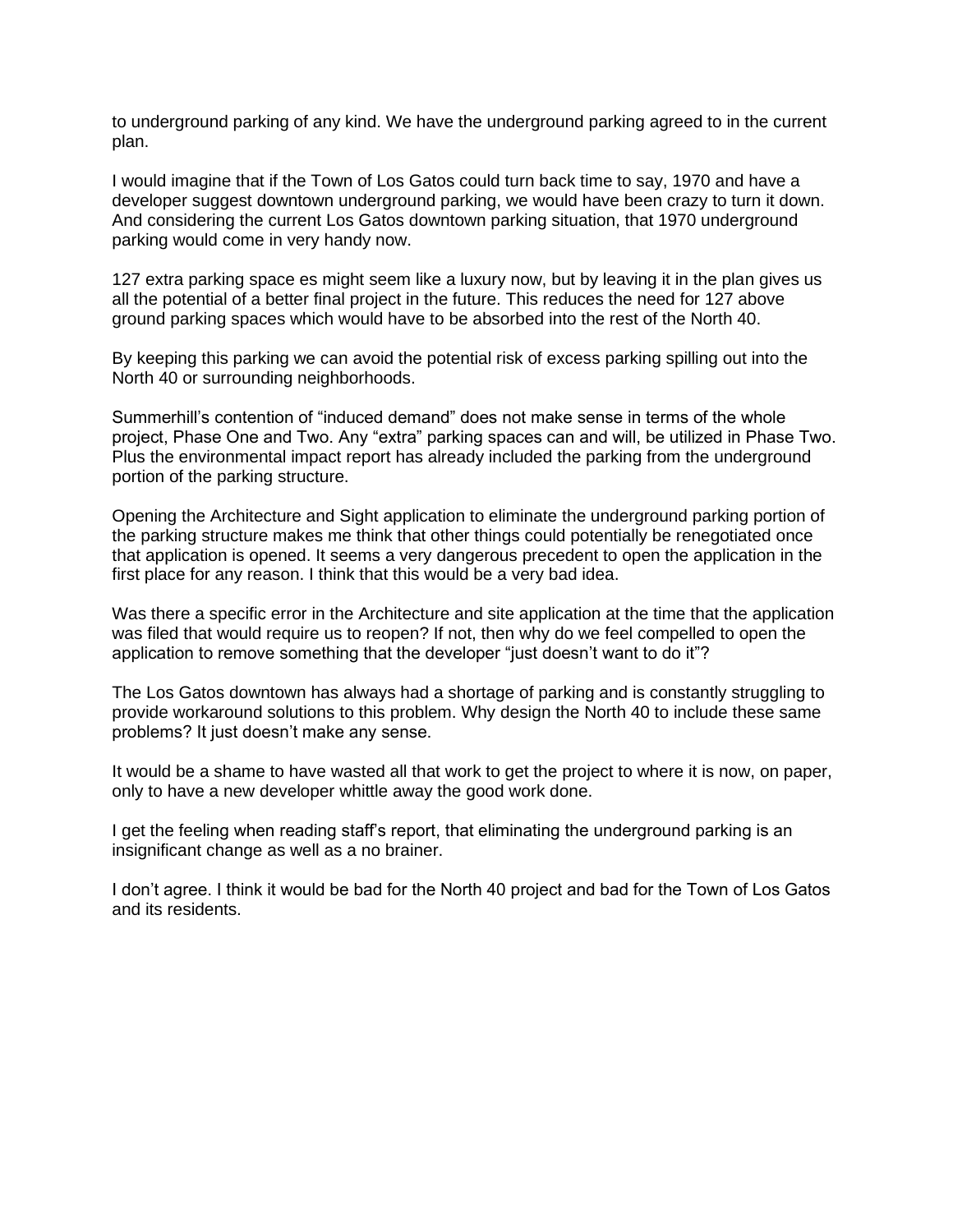From: Sheldon Gilbert [<shelbert@me.com>](mailto:shelbert@me.com) Sent: Wednesday, August 26, 2020 9:39 AM To: Planning Comment [<PlanningComment@losgatosca.gov>](mailto:PlanningComment@losgatosca.gov) Subject: Public Comment Item # 3 Request for Modification to an Existing Architecture and Site Application (S-13-090)

To: Town of Los Gatos and the Town of Los Gatos Planning Department and Planning Commission:

As a resident of the Los Gatos, I want to ask you to deny the application by SummerHill to eliminate the underground parking at their North 40 project. Parking is always a problem in our city and at projects like this. Although, as a former BPAC commissioner, I always support efforts to encourage alternate forms of transportation, but I find it rather cynical that SummerHill has stated in their application their belief that by reducing the number of excess parking spaces, it will limit impacts related to automobile use and encourage the utilization of public transit, bikes, and other environmentally sustainable transportation methods for accessing the Market Hall. If that was their real goal, then they should develop a bike path, provide additional bike lanes and traffic mitigation. They could build bike lockers or expand the parking lots to include locations for bike and scooter rental. Just making it harder to drive and park will only push the traffic problems they are sure to create onto the neighborhood streets and adjacent properties that they are already sure to be adversely impacting.

I strongly encourage you to reject this application.

Thank you,

Sheldon Gilbert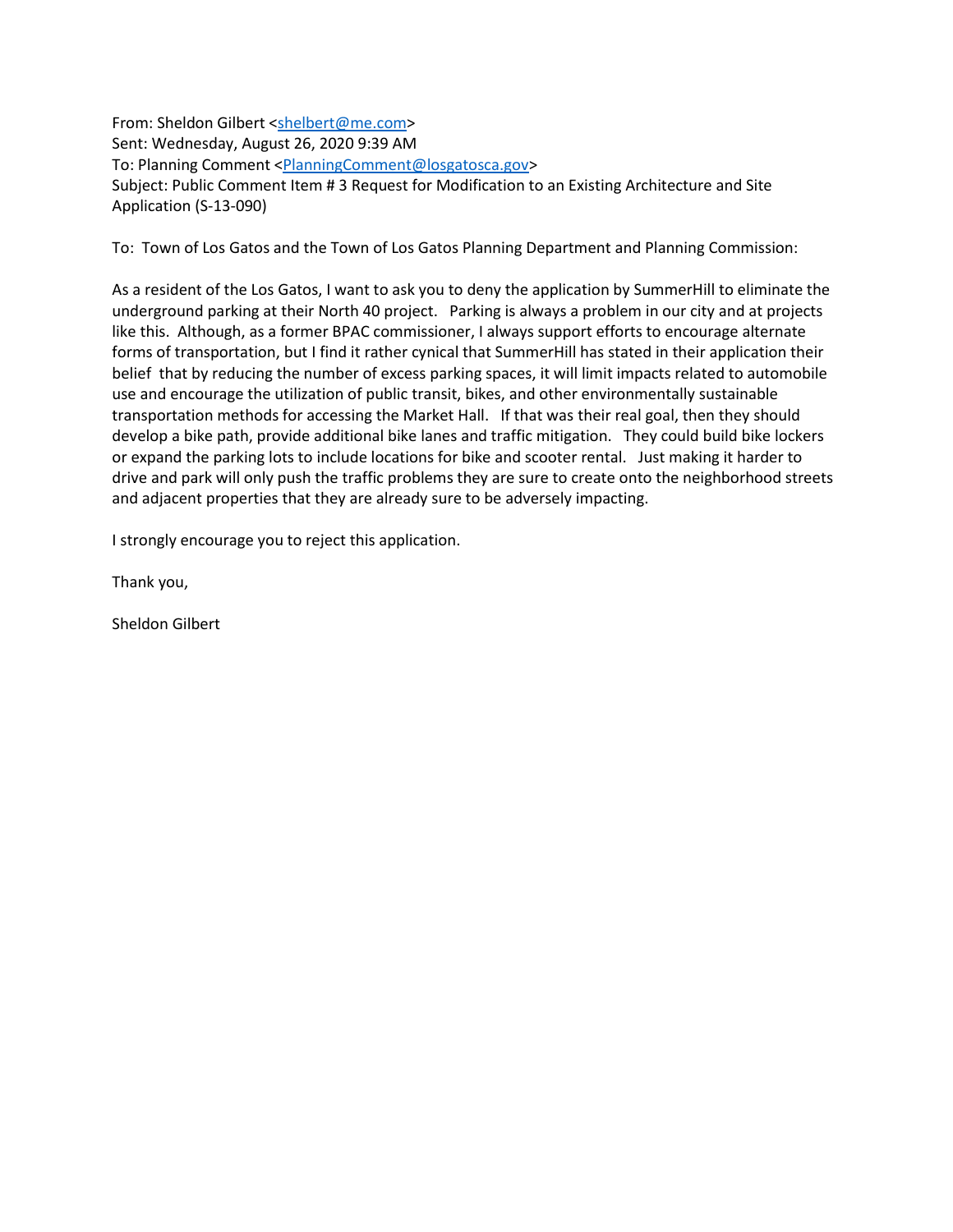**From:** ginger rowe [<ginger@timeoutclothing.com>](mailto:ginger@timeoutclothing.com) **Sent:** Wednesday, August 26, 2020 7:01 AM **To:** Council [<Council@losgatosca.gov>](mailto:Council@losgatosca.gov); [jpaulson@losgatos.ca.gov;](mailto:jpaulson@losgatos.ca.gov) [lprevetti@losgatos.ca.gov;](mailto:lprevetti@losgatos.ca.gov) [planning@losgatos.ca.gov](mailto:planning@losgatos.ca.gov) **Subject:** North 40

It has been brought to my attention that Summerehill Homes is now trying to change their original plans of providing underground parking for their facility. I am asking you NOT to allow the change. We all know the problems we have had with parking in Los Gatos over the years! Now is the time to continue with the original plan. We won't be able to add these structures later. This town has always had issues with too many stories, and the town has never supported to continue to build up on existing structures...

It is with a great deal time and lots of years of this planning that this project was approved. It would be a big mistake to change now. I'm sure that there have been hurdles and issues that have happened during construction that has them asking to change, but I urge you NOT to allow the change. This new development will bring lots of interest and potential employees and visitors. There will be no place for run off or any extra places to add structures later.

Again, please do NOT approve or recommend the change to more forward with removing the underground parking structure in the North 40.

Thank you, **Ginger Rowe** Time Out Clothing 108 N. Santa Cruz Avenue Los Gatos, CA. 95030 (408) 354-8653 [www.timeoutclothing.com](http://www.timeoutclothing.com/)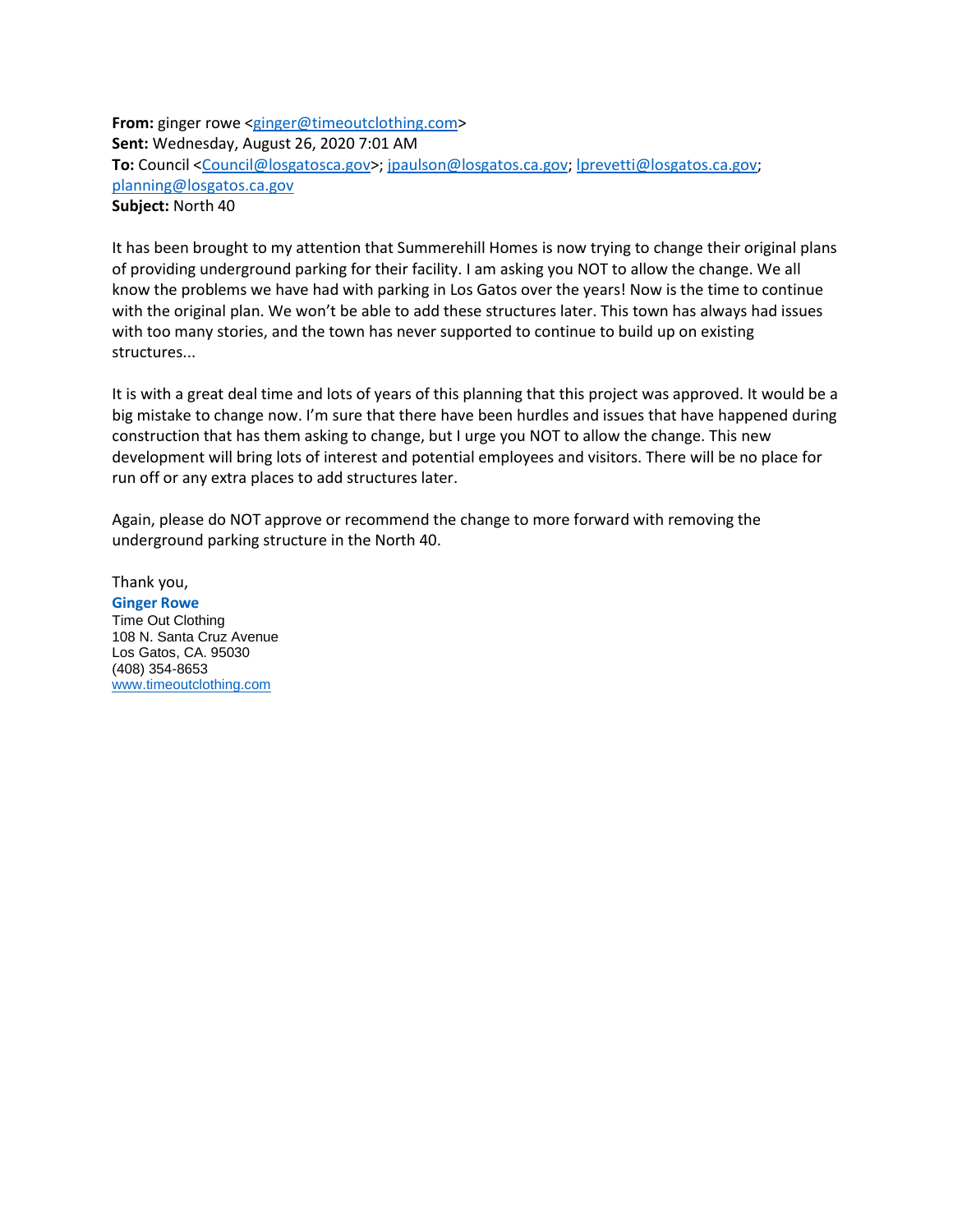From: Mitzi [<mitziand@aol.com>](mailto:mitziand@aol.com) Sent: Wednesday, August 26, 2020 8:36 AM To: Joel Paulson [<jpaulson@losgatosca.gov>](mailto:jpaulson@losgatosca.gov) Subject: North 40 Changes

To Whom It May Concern,

I'm asking that the proposed underground parking structure elimination for the North 40 be denied. The developers need to be held to the infrastructure they committed to for the project to be approved. We do not need to create a parking nightmare that the town will have to deal with for decades to come.

I'm asking you to hold the developers to the infrastructure they knew was important to the project when it was approved. This project is already a blight on our town landscape, please do not make it even worse.

Sincerely, Mitzi Anderson Foster Road, Los Gatos

Sent from my iPhone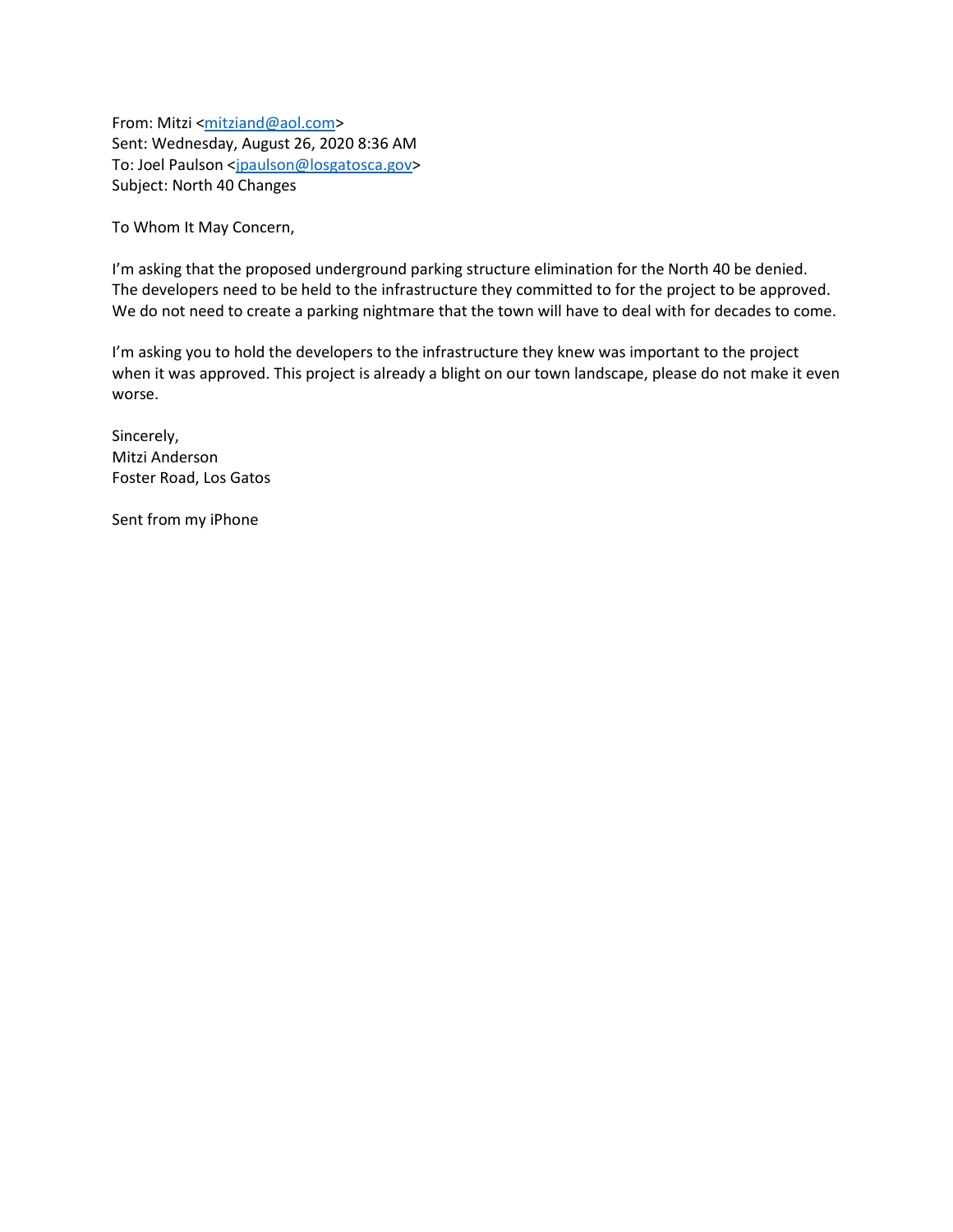**From:** Pat Blair [<pblair41@gmail.com>](mailto:pblair41@gmail.com) **Sent:** Wednesday, August 26, 2020 8:59 AM To: Joel Paulson [<jpaulson@losgatosca.gov>](mailto:jpaulson@losgatosca.gov) **Subject:** North 40 parking

Dear Mr. Paulson,

Parking is always an issue in any town. Why not be forward thinking? How often do we say, if only, with roads and parking? You only have one chance to do this right! There are so many reasons why existing parking is minimal at best, and probably inadequate. Please please do the right thing and provide the extra parking space that we know will be needed.

Pat Blair Lorain Pl. Los Gatos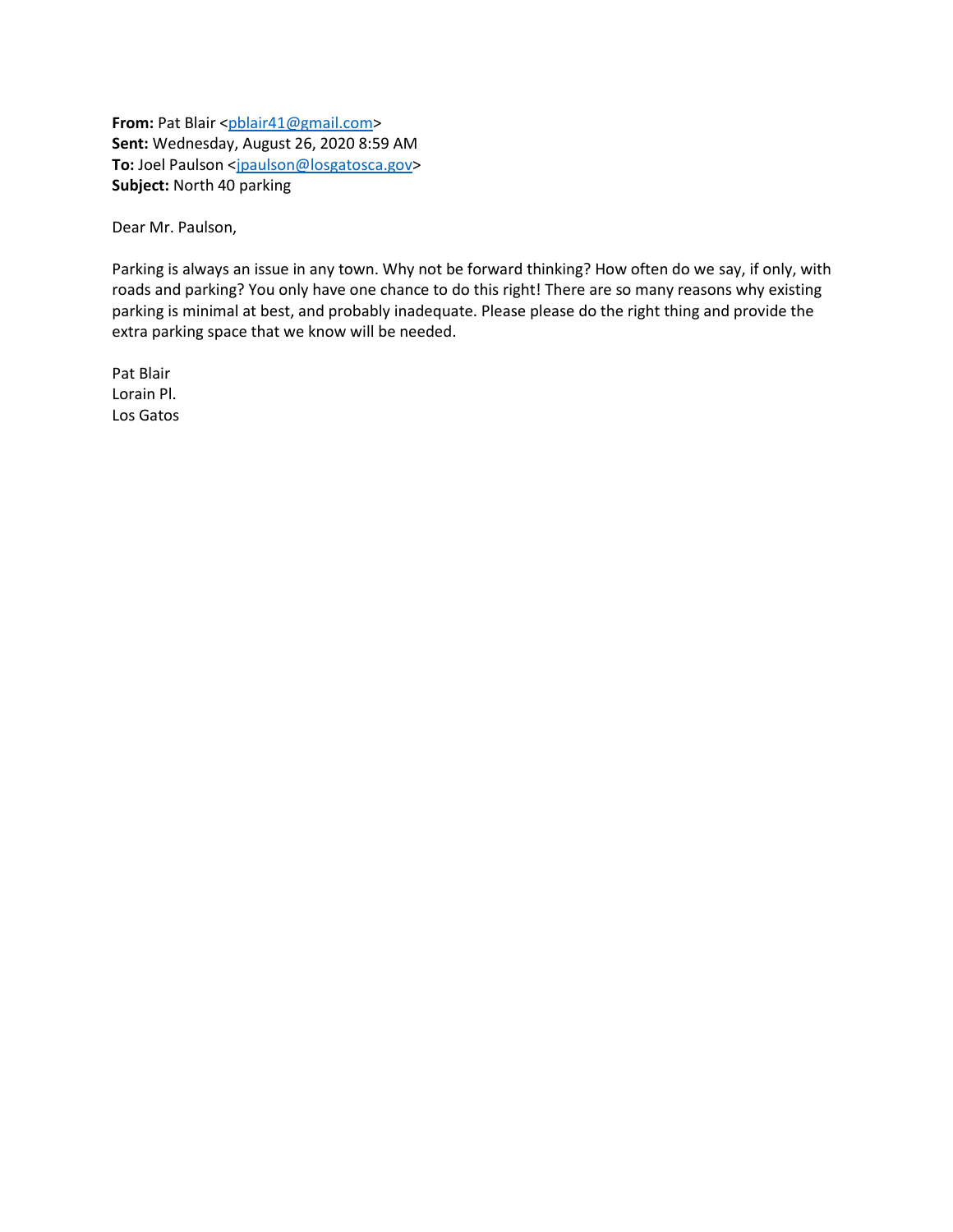From: Smita [<yogabear482@gmail.com>](mailto:yogabear482@gmail.com) Sent: Wednesday, August 26, 2020 9:10 AM To: Joel Paulson [<jpaulson@losgatosca.gov>](mailto:jpaulson@losgatosca.gov); Laurel Prevetti [<LPrevetti@losgatosca.gov>](mailto:LPrevetti@losgatosca.gov); Planning [<Planning@losgatosca.gov>](mailto:Planning@losgatosca.gov) Subject: Please do not allow SummerHill to change the plan

Hello:

I am a resident of a nearby neighborhood to North 40 and am concerned to hear that Summerhill has applied to remove underground parking from their plan. They need to keep underground parking as part of their plan, they should not be allowed to remove it. The rationale is below. I also plan to participate in the meeting.

Why should they be required to have underground parking?

#1 This was the final agreement between the Town and Grosvenor/Summerhill. This agreement was also part of the very lengthy deliberations and discussions between Grosvenor, the Planning Committee, Town Council, and the community members.

The senior housing only has 25 parking spaces for 50 units. What if a couple has two cars or visitors? The bakery only has 7 required parking spaces. Where do they expect the employees to park along with the customers?

The community center has 5-7 parking spaces. Where are all of the people, going to the community center, going to park?

It is my understanding that residential units that are part of the North 40 project are being allotted minimal parking spaces and, therefore, this underground parking lot can potentially serve as overflow residential parking when needed.

If you look at every development in this town parking is sorely lacking.

The 127 spaces of underground parking is needed to provide additional parking for this development. This is much needed parking that will be utilized. It is common sense to follow the plan and put in the underground parking now and have enough spaces for all needs. Los Gatos Blvd. cannot provide more parking. The neighborhoods, who fought against this project in the first place, do not want cars from the North 40 in their neighborhoods, including ACE Hardware or Office Depot.

These neighborhoods already have too many cars parked on their streets from medical offices, Trader Joe's and pre-Covid Google bus commuters.

Thanks, Smita Jain Kanungo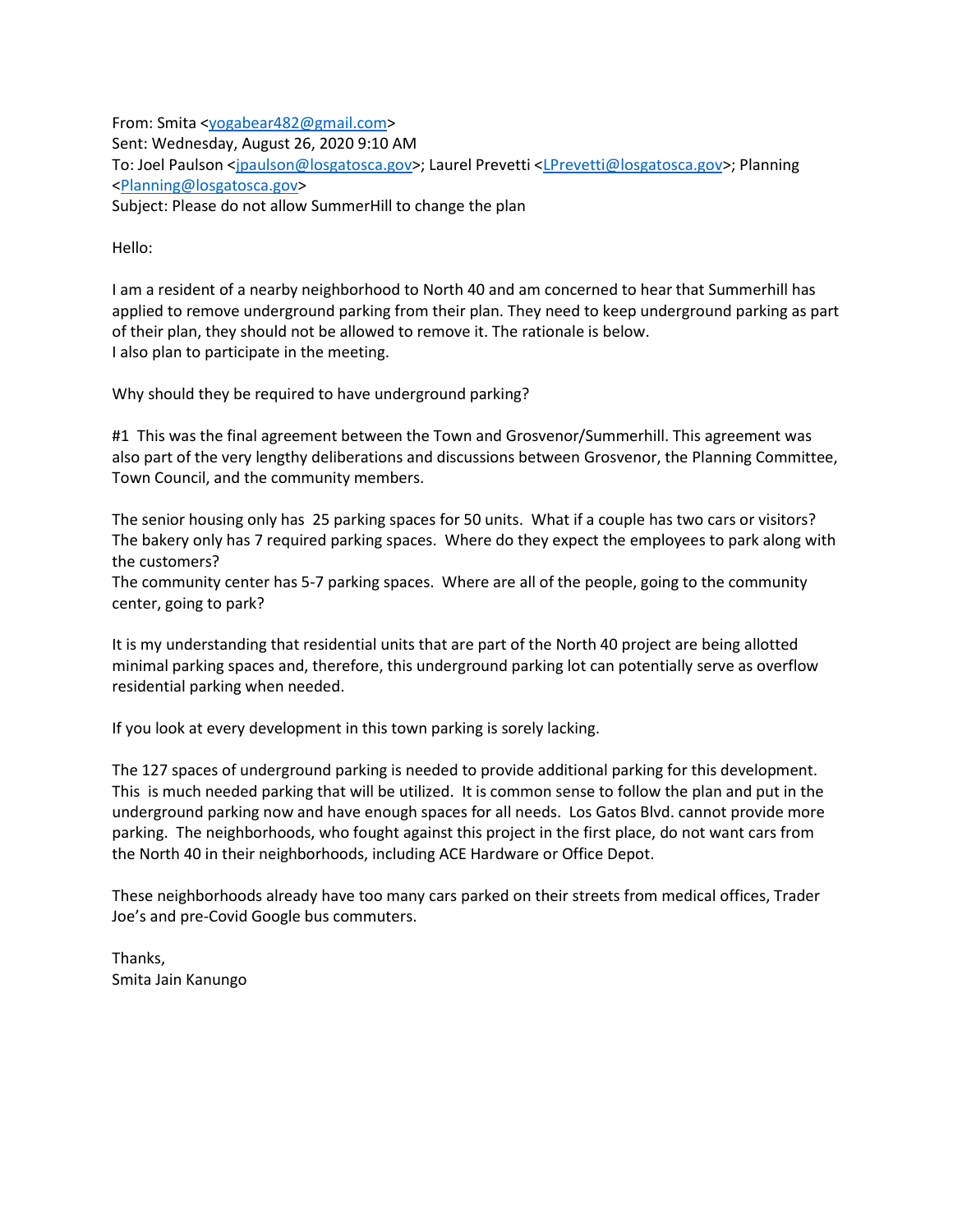**From:** Ira Nanda [<irananda@gmail.com>](mailto:irananda@gmail.com) **Sent:** Wednesday, August 26, 2020 9:30 AM **To:** Joel Paulson [<jpaulson@losgatosca.gov>](mailto:jpaulson@losgatosca.gov); Laurel Prevetti [<LPrevetti@losgatosca.gov>](mailto:LPrevetti@losgatosca.gov); Planning [<Planning@losgatosca.gov>](mailto:Planning@losgatosca.gov) **Subject:** Please do not allow SummerHill to change the plan

Hello,

I am a resident of a neighborhood close to North 40 and am concerned to hear that Summerhill has applied to remove underground parking from their plan. They need to keep underground parking as part of their plan, they should not be allowed to remove it. Please see rationale below.

## **Why should they be required to have underground parking?**

1. This was the final agreement between the Town and Grosvenor/Summerhill. This agreement was also part of the very lengthy deliberations and discussions between the Planning Committee, Town Council, and the community members.

2. The senior housing only has 25 parking spaces for 50 units. What if a couple has two cars or visitors?

3. The bakery only has 7 required parking spaces. Where do they expect the employees to park along with the customers?

4. The community center has 5-7 parking spaces. Where are all of the people, going to the community center, going to park?

5. It is my understanding that residential units that are part of the North 40 project are being allotted minimal parking spaces and, therefore, this underground parking lot can potentially serve as overflow residential parking when needed.

The 127 spaces of underground parking is needed to provide additional parking for this development. This is much needed parking that will be utilized. It is imperative that the plan is followed and put in the underground parking now and have enough spaces for all needs. Los Gatos Blvd. cannot provide more parking. The neighborhoods, who fought against this project in the first place, do not want cars from the North 40 in their neighborhoods, including ACE Hardware or Office Depot.

These neighborhoods already have too many cars parked on their streets from medical offices, Trader Joe's and pre-Covid Google bus commuters.

Thanks, Ira Nanda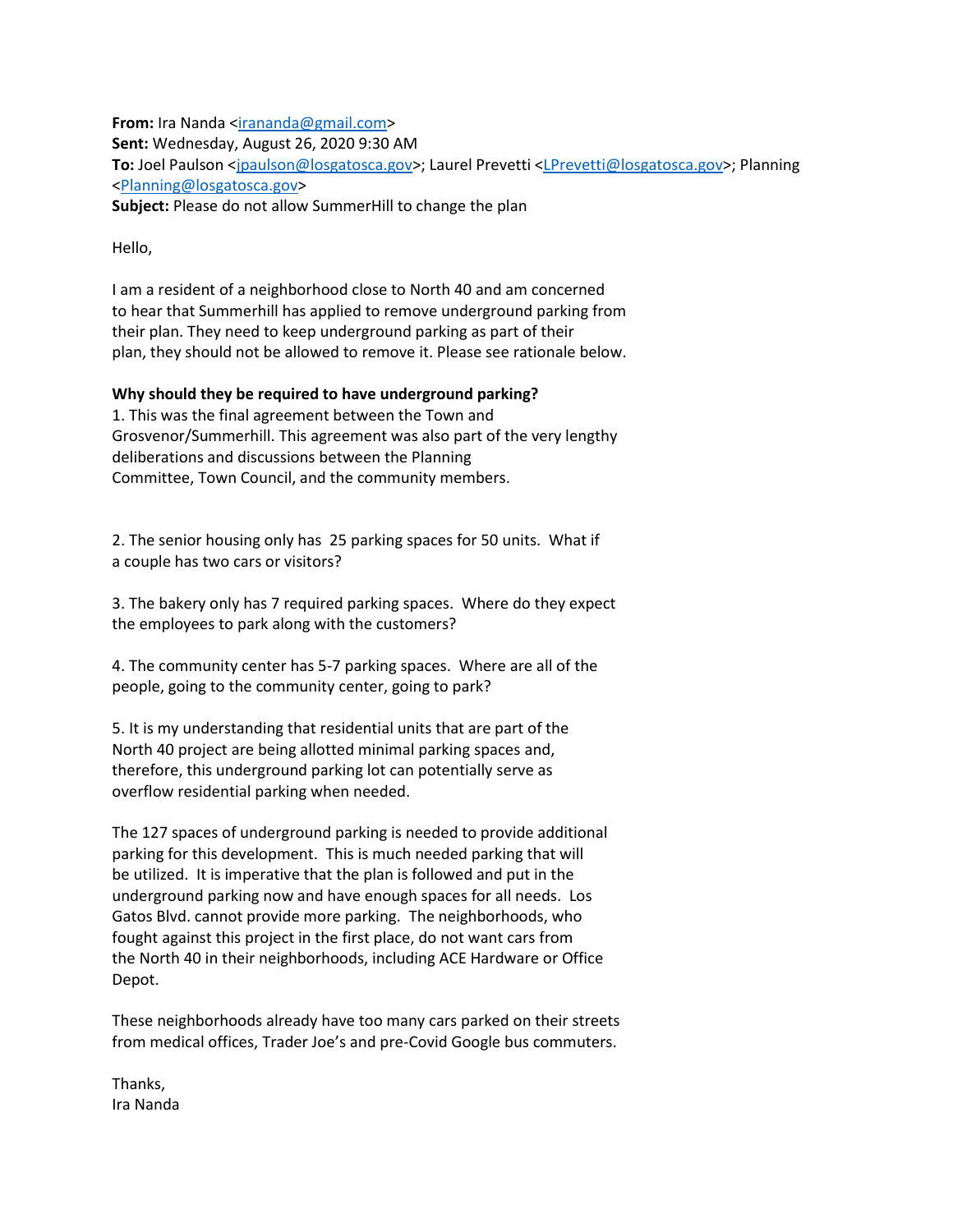**From:** C. W. Tripp [<cwtrippmusic@gmail.com>](mailto:cwtrippmusic@gmail.com) **Sent:** Tuesday, August 25, 2020 10:38 PM To: Joel Paulson [<jpaulson@losgatosca.gov>](mailto:jpaulson@losgatosca.gov) **Subject:** North 40

Hi, I'm against eliminating the parking below ground in the N. 40. Charles Tripp (60 year resident)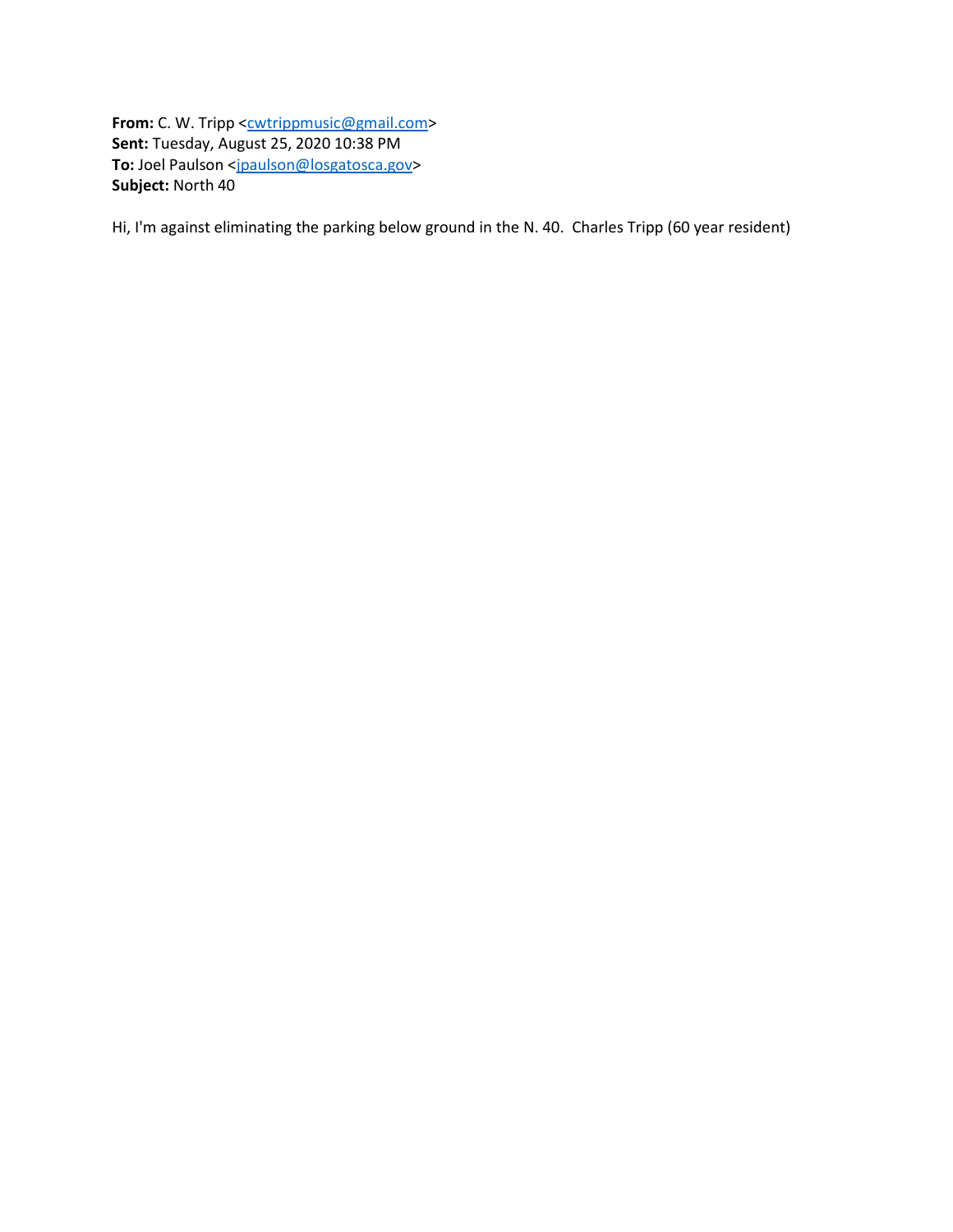Barbara Dodson

239 Marchmont Drive Los Gatos, CA 95032

## Dear Planning Commissioners: **SUBJECT: ITEM #3. ELIMINATION OF 127 PARKING SPACES IN AN UNDERGROUND GARAGE IN THE NORTH 40**

Here are remarks I plan to make if I'm able to work my way through the Zoom system.

……………………………………………………………………………………………………… I'm opposed to the elimination of the underground parking garage. Here are my comments.

1. **ALREADY NOT ENOUGH PARKING FOR THE SENIOR RESIDENCES.** There was already a potential lack of adequate parking in the Market Place complex before this proposal. Specifically, the allotted housing for seniors and their guests was not realistic in the original proposal. The allotment was  $\frac{1}{2}$  space per unit plus ½ space per guest for a total of 50 spaces related to the senior housing. The developer' kept the allotment low with the assertion that most of the low-income seniors wouldn't have cars because they couldn't afford them. The developer also assumed that each senior unit would have only one resident.

It is in fact entirely possible that each senior unit will have two or even more residents, not just one resident. It is also entirely possible that there will be one car connected to each unit for a total of 50 cars, thus using up all the unit spaces and guest spaces. In that case, where would guests park?

- 2. **NOT ENOUGH SPACES FOR SHOPPERS**. Supposing that the residents of the 50 senior units use their 50 allotted parking spots, only 126 will remain to be used in connection with the Market Hall, Bakery, and Community Room. It's very likely some seniors and their guests will need to use some of these spaces. So will employees at the Market Hall and bakery. It appears possible that not enough spaces will remain for shoppers.
- 3. **BENEFITS STATEMENT FEELS BOGUS.** I just need to mention that for me the developer's benefit statement doesn't ring true. The developer states that reducing the number of parking spaces will limit traffic impacts and greenhouse gasses and encourage the use of public transit and bikes. Just on the face of it, it's unlikely that people will use buses and bikes to get to the North 40. It seems more likely that the reduction in parking will reduce people's interest in using the Market Place.
- 4. **DON'T WE WANT TO "INDUCE DEMAND"?** Further, the notion of induced demand—that so-called excess capacity will induce additional demand for the project and increase traffic, noise, and pollution--does not feel like it applies to this situation. It feels much more likely that the Market Place will be a failure if there is not enough parking, which is the likely outcome of the elimination of the underground parking. And don't we want to induce demand for the Market Place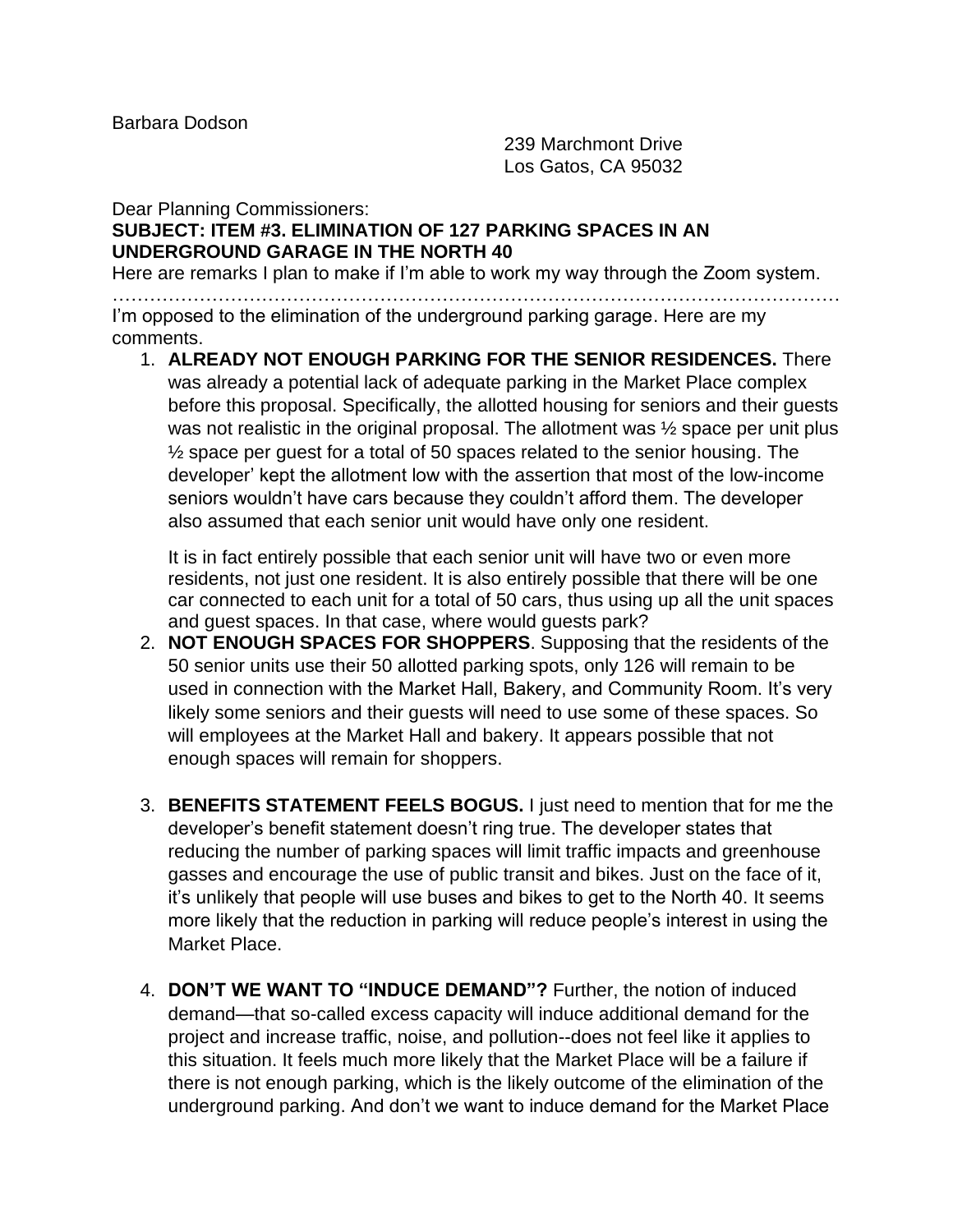and nearby shops and restaurants? Don't we want the area to be a success? Who would want to drive to the North 40 to shop if they knew there was no place to park? Also I think we all would prefer a few extra parking spaces when we go shopping.

- 5. **WILL TENANTS WANT TO RENT IN A MARKET PLACE WITH INADEQUATE PARKING?** I don't think so.
- 6. **DEVELOPERS SHOULD STICK TO THEIR COMMITMENTS.** The original developer committed to building the underground garage. There was a good deal of discussion about the garage during the original hearings. The developer didn't want to build the garage then. The new developer doesn't want to do it now. But the underground garage was a condition of the approval of the project. The Commission should compel the developer to follow through on what was originally agreed to.

Sincerely, Barbara Dodson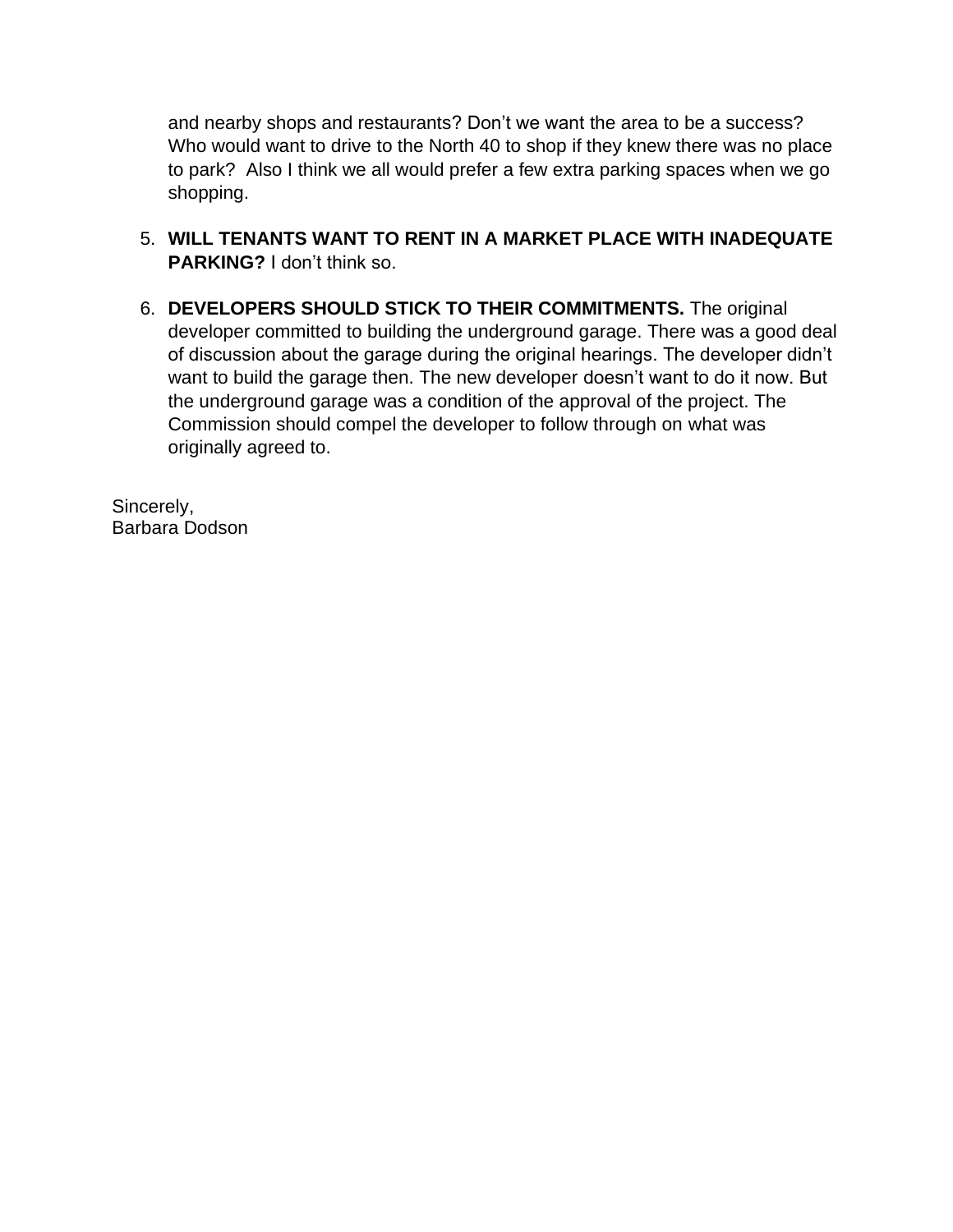**From:** Paula Bowen <br />
<u>belucky@hotmail.co.uk></u> **Sent:** Tuesday, August 25, 2020 8:08:30 PM **To:** Joel Paulson [<jpaulson@losgatosca.gov>](mailto:jpaulson@losgatosca.gov) **Subject:** N40 Underground Parking

I oppose the application to remove the underground parking located under the Market Hall. While the current plan has an abundance of parking. The reduction of the underground parking structure means cars parked on ground lots or through the streets. However, the residential units have minimal parking, one car garage and street parking, which means any residential parking overflow has nowhere to go. Overall, this can lead to Highland Oaks Drive and its cul-de-sacs becoming potential overflow parking areas. Removing the underground parking also limits what stores can be permitted in the second phase of the North 40. That portion of the overall North 40 project has been slated for mid-size upscale retail stores. The underground parking will serve those stores, minimizing the need for large ground level parking lots. Without the underground parking this will create major problems for the residents and visitors to the shops and residents. I believe removing it will impact not only residents, local close residents, and businesses. This could also mean less open spaces for the enjoyment of local families. Please make the developer keep to his promised plans as once built it cannot be added.

Best regards Paula Bowen 533 San Benito Ave Los Gatos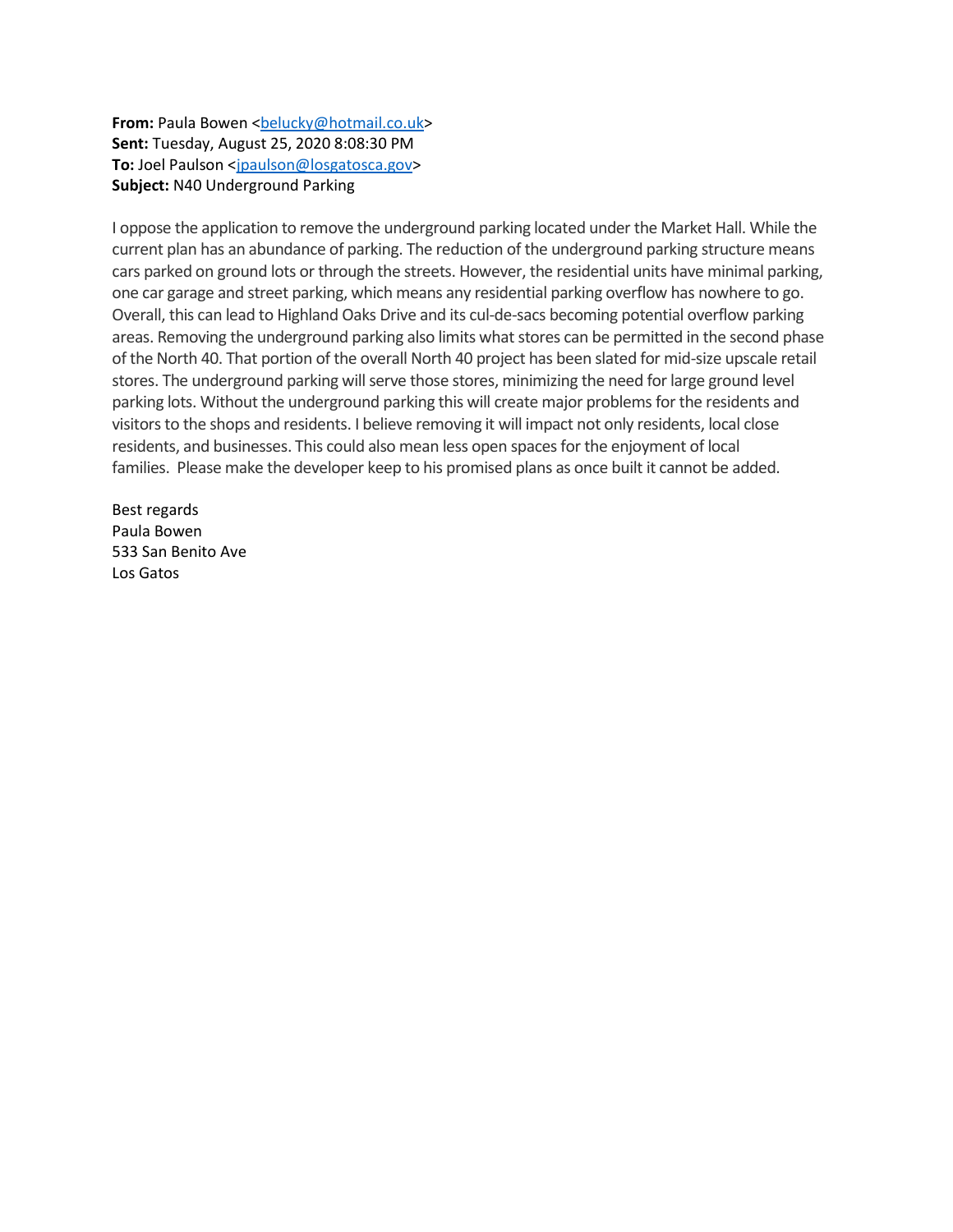From: Perez Family [<robethperez@gmail.com>](mailto:robethperez@gmail.com) **Sent:** Tuesday, August 25, 2020 6:38:35 PM To: Joel Paulson [<jpaulson@losgatosca.gov>](mailto:jpaulson@losgatosca.gov) **Subject:** North 40 Changes

I have recently been made aware that the developers of the North 40 have expressed a desire to eliminate the underground parking-structure as required in the original Town Project Approval. mY concern is the developer is showing signs of not complying to the original plan. This is already a contentious build and any additional movements away from that should not be taken lightly.

Regards, Beth Perez LG Resident over 20 years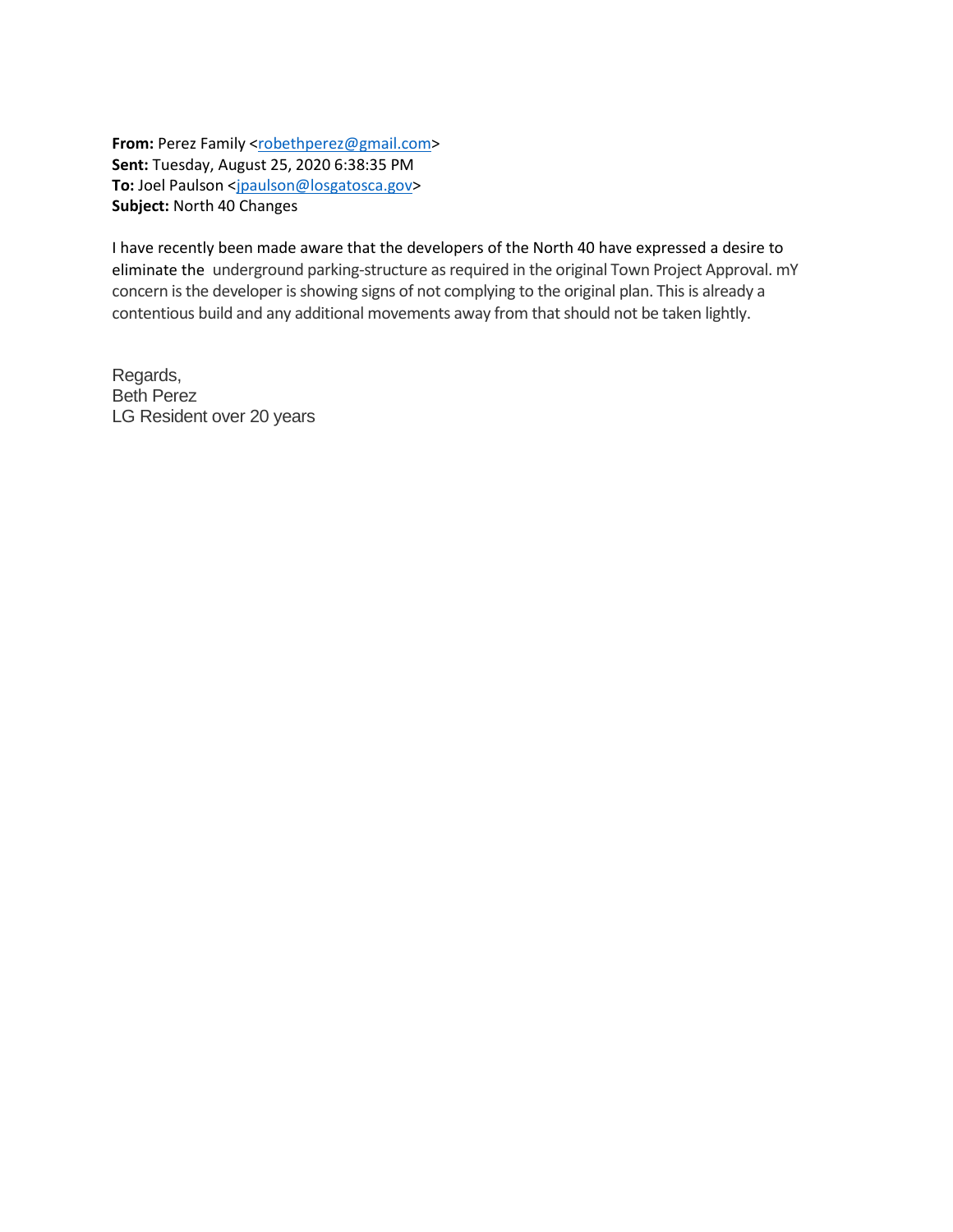**From:** Julie Oderio <*julie@jodcom.com>* **Sent:** Tuesday, August 25, 2020 12:53 PM To: Joel Paulson [<jpaulson@losgatosca.gov>](mailto:jpaulson@losgatosca.gov); Planning Comment [<PlanningComment@losgatosca.gov>](mailto:PlanningComment@losgatosca.gov) **Subject:** Public Comment Item #3

Hello,

I realize I am missing the 11am deadline for comments relating to tonight's meeting. Unfortunately, I cannot be there live and still wanted to express my opinion on the proposed removal of a significant amount of parking from the North 40.

This project was approved with the underground parking and to allow the developer to remove that condition would be a material change to this project and adversely affect the surrounding area. I request that you deny their request for all the obvious reasons, however if you chose to accept their modification, the entire project should be subject to reevaluation. Are they willing to remove or modify another aspect of the project to compensate for this very material change? We are all bound by the existing approval, however, if you negotiate some more favorable terms for the town; that should be included in their offer/request for change, i.e a reduction in overall square footage. Otherwise, it should remain as-is, there is no justification significant enough to justify removing valuable underground parking from a project of this size.

There can NEVER be too much parking.

Thank you,

Julie Oderio Los Gatos, CA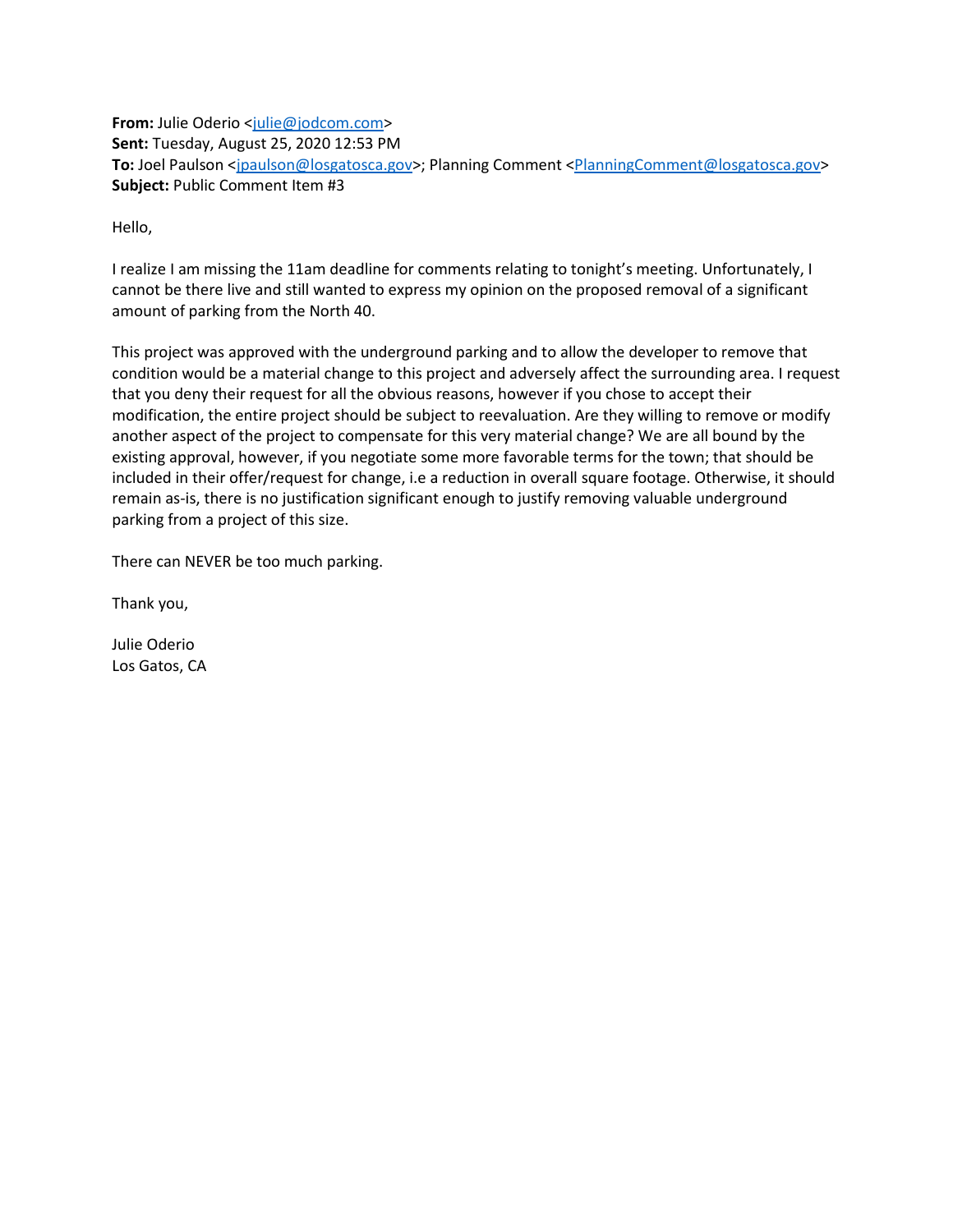**From:** Susan Carter Anderson [<ranchodelcarter@gmail.com>](mailto:ranchodelcarter@gmail.com) **Sent:** Tuesday, August 25, 2020 12:13 PM **To:** Joel Paulson [<jpaulson@losgatosca.gov>](mailto:jpaulson@losgatosca.gov) **Cc:** Ben Carter [<misterbencarter@gmail.com>](mailto:misterbencarter@gmail.com) **Subject:** No change for North 40 parking structure

Dear Mr. Paulson,

I am writing to you today *in favor of keeping the parking spaces* below the Market Hall. This development is only Phase 1 and, in a high density plan, ample parking is key to long term success.

The allocation of 1/2 a parking space per senior is outdated as there is a growing interest in automated cars to improve senior driving safety. [https://www.aarp.org/auto/trends-lifestyle/info-2019/self-driving](https://gcc02.safelinks.protection.outlook.com/?url=https%3A%2F%2Fwww.aarp.org%2Fauto%2Ftrends-lifestyle%2Finfo-2019%2Fself-driving-car-benefits.html&data=01%7C01%7Cjpaulson%40losgatosca.gov%7C75306665565047d7a77408d8492ae127%7C6d38cb6747eb4d139e7c523cd7ccecd5%7C1&sdata=VFz9w7yxAg%2Fsv8Oi5bBi2DLTvp6BTYgJor5Ayc3dO90%3D&reserved=0)[car-benefits.html](https://gcc02.safelinks.protection.outlook.com/?url=https%3A%2F%2Fwww.aarp.org%2Fauto%2Ftrends-lifestyle%2Finfo-2019%2Fself-driving-car-benefits.html&data=01%7C01%7Cjpaulson%40losgatosca.gov%7C75306665565047d7a77408d8492ae127%7C6d38cb6747eb4d139e7c523cd7ccecd5%7C1&sdata=VFz9w7yxAg%2Fsv8Oi5bBi2DLTvp6BTYgJor5Ayc3dO90%3D&reserved=0) In addition, the developers assertion that more parking makes a more dangerous lot is in contrast to what we all know to be the case. Lack of parking makes people aggressrive. We don't need that.

Parking is always a factor when a potential business reviews the viability of a new location. We need to draw people into Los Gatos, not shut them out.

Growth and density in Los Gatos is only going to increase. Signing away a chance to keep adequate parking is short sighted. We need to plan for the long term.

Bike lane improvements have a large margin for improvement in our town. What was done to improve safety near Fisher Middle is a great example of the kind of agressive work that needs to be done regardless of the parking. What will motivate people to ride their bike to the market will be the ability to safely get there, not lack of parking. You can both improve bike safety and keep ample parking. It doesn't have to be a choice.

Thank you for your consideration. I honestly look forward to the North 40 retail potentially bringing in some new or exciting businesses. Just keep the parking!

Regards,

Ben Carter and Susan Carter Anderson, homeowners 775 Blossom Hill Rd.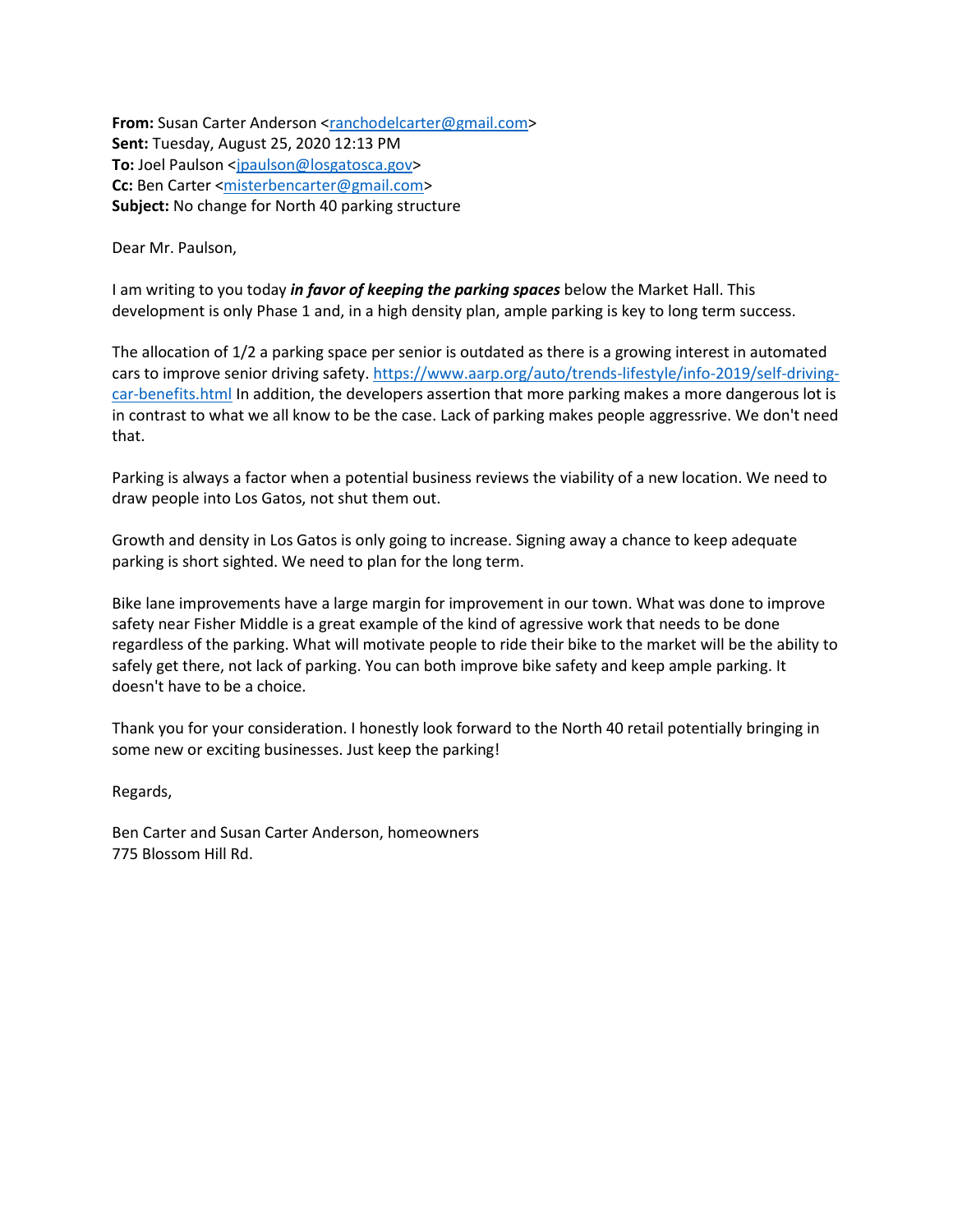**From:** Elke Billingsley [<elke.billingsley@gmail.com>](mailto:elke.billingsley@gmail.com) **Sent:** Tuesday, August 25, 2020 11:56 AM To: Joel Paulson [<jpaulson@losgatosca.gov>](mailto:jpaulson@losgatosca.gov) **Subject:** KEEP - Underground parking lot at North 40 - for meeting agenda on Aug. 26, 2020

To Whom It May Concern:

I am against the North 40 developer requesting not to have underground parking. This was part of the agreement when the project was approved and needs to remain that way. When residents, guests or shoppers visit the development but are not able to find parking, this will result in an even bigger traffic mess than originally planned.

Please do not approve the change to remove underground parking from this project. Do not let the developer bully the town into agreeing to this.

Thank you,

Elke Billingsley

Los Gatos resident and home owner